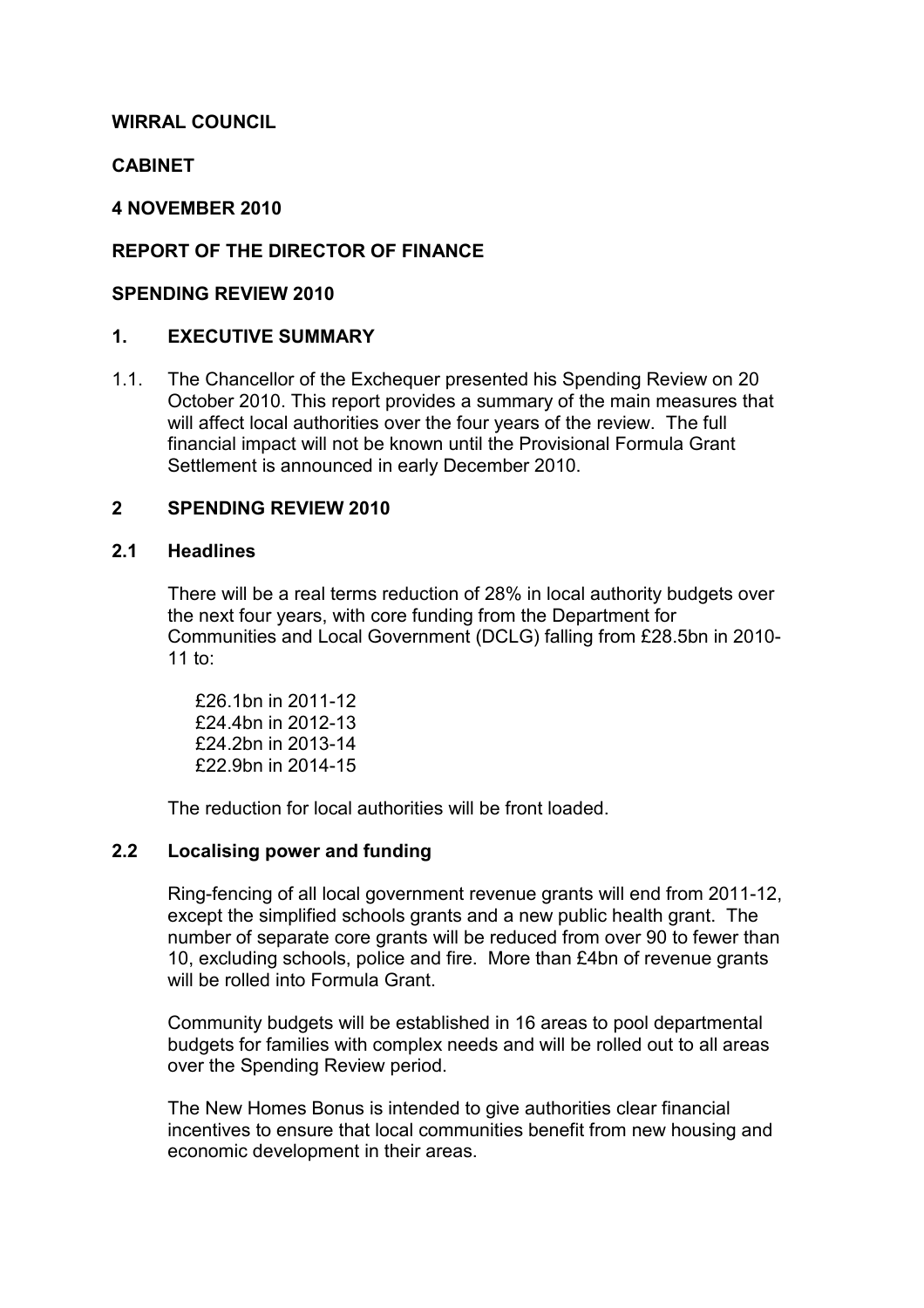The Spending Review intends to shift power directly to people by giving them more control over the money spent on public services. The Government will look to significantly extend the use of personal budgets across a range of service areas including special education needs, support for children with disabilities, long term health conditions and adult social care.

## 2.3 Sharing responsibility

 The Government accepts that whilst it should continue to fund important services it does not have to be the backstop provider. To create opportunities for non-state providers the Government proposes to look at more innovative payment mechanisms for new areas, one of which would be children's centres.

 The intention is to specify the proportion of appropriate services that should be delivered by independent providers, such as the voluntary and community sectors and social and private enterprises. Areas that will be explored include adult social care, early years, and early interventions for the neediest families.

 Over the Spending Review period £470m will be directed to support capacity building in the voluntary and community sector.

 To bring external investment and expertise into the public sector the Government will look to work with the financial and voluntary sectors to develop innovative equity investment opportunities in public services.

 Cultural institutions, such as museums will be allowed to use money raised independently more flexibly and to establish trusts that may generate more funding from the private sector.

# 2.4 Adult and Social Care

 The current Department of Health grant to local authorities, the Personal Social Services grant, will increase by £530m in 2011-12, rising to £1bn in 2014-15. This will be allocated through the Formula Grant.

 The NHS will set aside, by a transfer from capital to revenue, funding rising to £1bn in 2014-15 to support joint working between the NHS and Councils. How this money will be controlled and allocated, whether it is by the NHS or local government requires clarification. The LGA estimates that the increase in the cost of adult social care could be in the region of £6bn by 2011/14 and there could, therefore be a significant funding gap.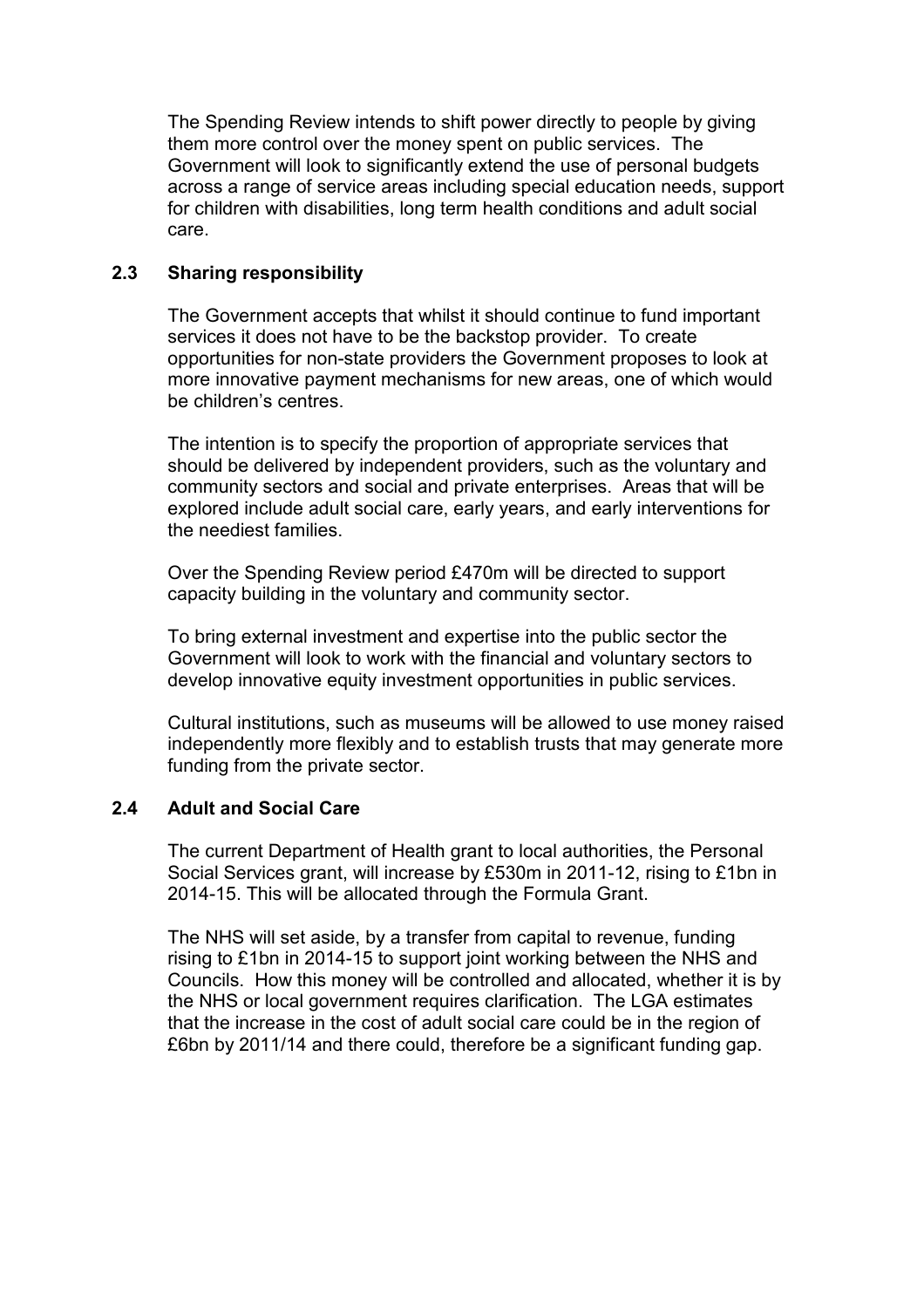There will be two new grants issued from the Department of Health over the Spending Review period. Learning Disabilities and Health Reform, an unringfenced specific grant worth £1.3bn from 2011-12 for which details will be announced at the time of the provisional Formula Grant Settlement. A new Public Health grant will be effective from 2013-14 and is likely to be ringfenced. These two grants reflect a transfer of responsibility for services from the NHS to local authorities.

 Supporting People will receive £6.5bn over four years. This is broadly in line with the current allocation for 2010-11.

 The rules surrounding the mobility and care elements of the Disability Living Allowance for claimants in residential care will be aligned to generate savings.

#### 2.5 Capital

 Capital funding is to be cut by 45% over four years, compared with 29% for the rest of the public sector. Over the four years: Education falls 60% from £7.6bn to £3.4bn

DCLG Communities falls 74% from £6.8bn to £2.0bn

Transport falls from £7.7bn to £7.5bn.

 The DCLG Communities funding includes provision for 150,000 new affordable homes

 The DCLG will allocate up to £200m of capital in 2011-12 only to allow Councils to restructure their services e.g. capitalising redundancy costs. A bid was submitted to the DCLG prior to the deadline of 29 October 2010.

 Prudential borrowing has been retained but interest rates for the PWLB were increased by 1% with immediate effect.

#### 2.6 Benefits

 The Government will reduce spending on Council Tax Benefit by 10% and localise it from 2013-14. This equates to £400m a year nationally, and £3.2m for Wirral and will mean that local authorities will have to find ways to reduce the overall amount of support people receive.

 The Government will also consider certain flexibilities so that local authorities can manage pressures on Council Tax from that date. Authorities will have discretion to decide the best way to protect those members of the community who need help with making Council Tax payments.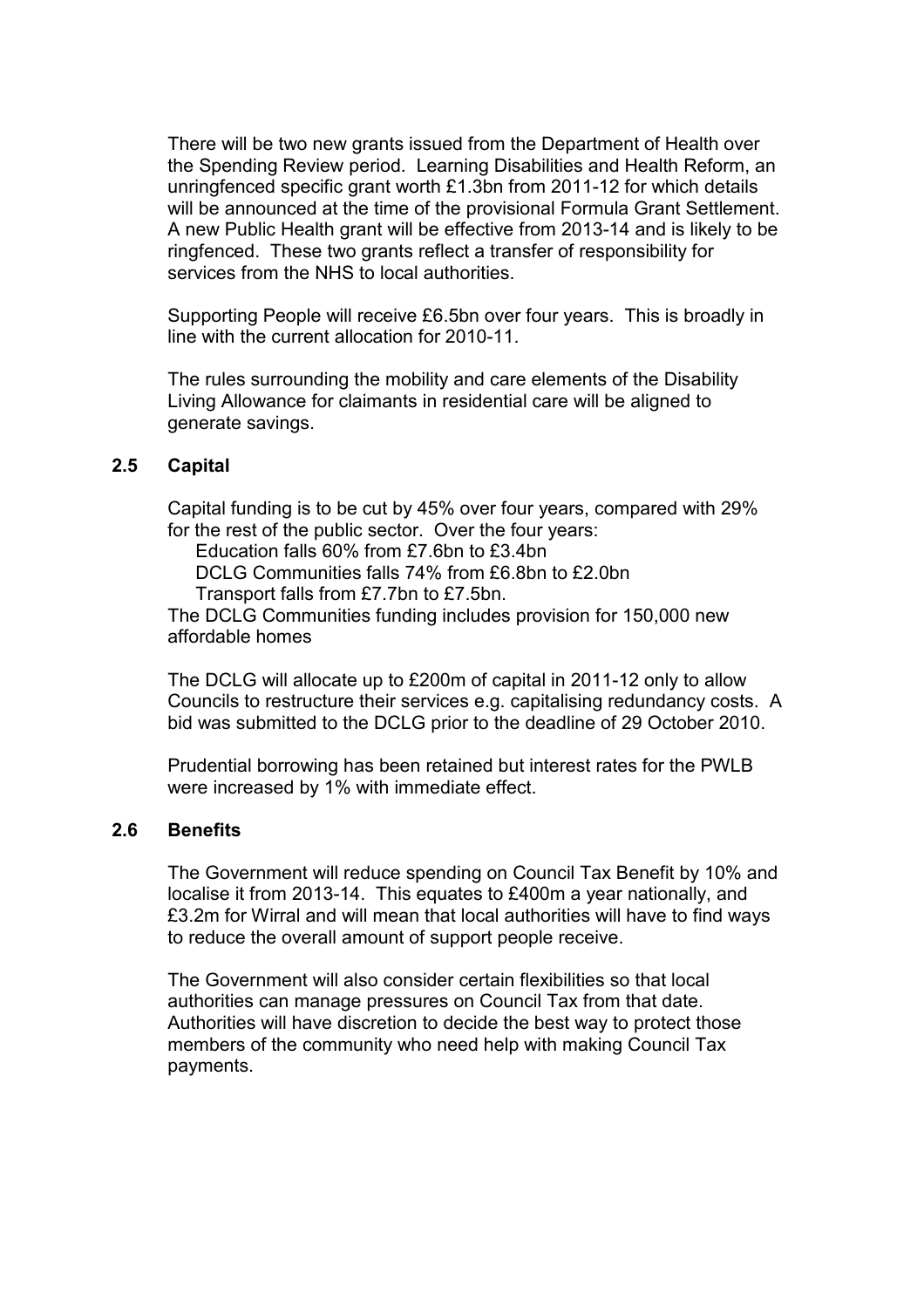Total household Benefit payments will be capped from 2013 at around £500 per week for couple and lone parent households and £350 for single adult households. The age threshold for the share room rate will increase from 25 to 35. Disability Living Allowance claimants, war widows and working families claiming the working tax credit will be exempt from the cap.

### 2.7 Housing

 The terms for existing social tenants and their rent levels will remain unchanged. However, in the future social landlords will be allowed to offer new social tenants contracts that are more flexible and at rent levels between current market (i.e. private landlords) and social rents. This could lead to residents paying different rents for the same service.

 There is a commitment to reform the council housing finance system to give local authorities greater control over their own finances.

 Provision for capital funding of Disabled Facilities Grants is planned to rise with inflation over the period of the Spending Review. The current ring fencing of this grant will cease.

 The Homelessness Grant will be protected and will remain at current levels.

 The £345m funding for Warm Front will be cut and will be replaced by "extra support" from energy companies.

## 2.8 Concessionary fares and transport

 Overall Department of Transport grants to local authorities are reduced by 28%. The recently announced Sustainable Transport Fund is to be subject to a bidding process.

 Bus subsidy is to be reduced by 20%. This could have an adverse affect on the service provided and/or result in significant fare increases.

 The entitlement to concessionary travel is to remain unchanged. However the previously announced budget allocation aims to achieve a reduction of £180m by 2012-13. It is unclear how these savings will be delivered and the issue is compounded by the fact that increases in bus operating costs impact on the costs of the scheme.

The Concessionary Travel Grant will be rolled into Formula Grant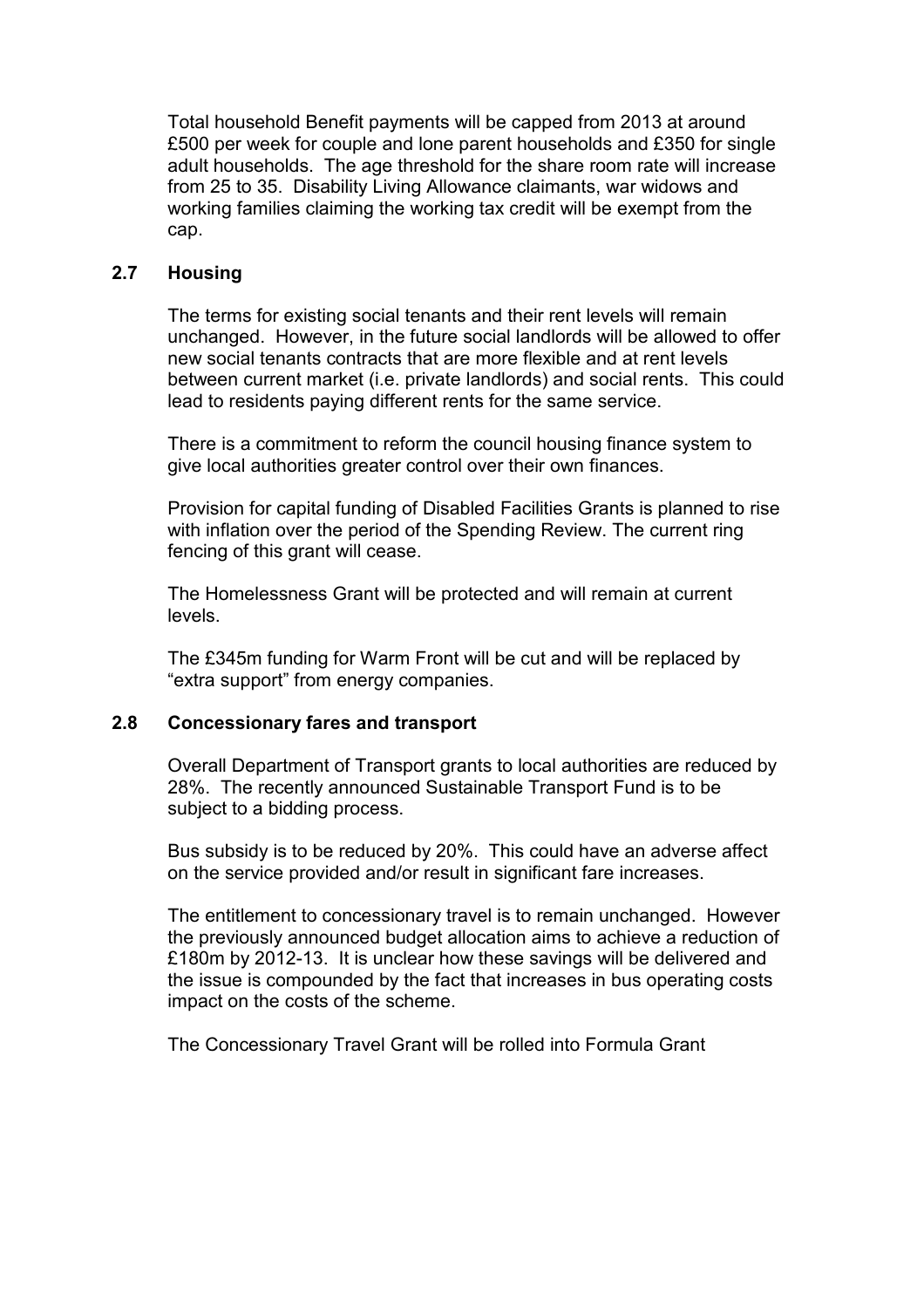#### 2.9 Education/children

 The 5-16 schools budget, including a range of schools grants previously outside the Dedicated Schools Grant (DSG) will increase by 0.1% in real terms each year. This includes funding for the pupil premium which will rise to £2.5bn by 2014-15. The aim is to support the educational development of disadvantaged pupils and incentivise good schools to take on pupils from more disadvantaged backgrounds. Clarification is required as to whether this is new or recycled money.

 The introduction of a new "Fairness Premium (£7.2bn to 2014-15). At present there is an entitlement to 15 hours of free early education per week for all 3 and 4 year olds. This will be extended to provide free early education and care to all disadvantaged 2 year olds from 2012-13.

 Sure Start will be protected in cash terms and included within a new nonringfenced Early Intervention Grant worth £2bn by 2014-15. The Spending Review states that it is to be "refocused on its original purpose of improving the life chances of individual pupils". Clarification is required as to what this actually means.

 The Department for Education non-schools budget will decrease by 12% in real terms. This will be achieved by cutting administration costs, reducing 16-19 unit costs and focusing the support currently provided by the Education Maintenance Allowance (EMA) on the most disadvantaged children in the context of raising the participation age to 18 by 2015.

 Capital funding to rebuild or refurbish more than 600 schools from the Building Schools for the Future (BSF) and Academies programme. The decision to end the BSF programme will allow investment in new school provision in areas of demographic pressure.

#### 2.10 Council Tax Freeze

 £700m has been set aside to allow local authorities to set a zero Council Tax increase for 2011-12, and for those taking up this offer, the funding will be built into grants over the next four years. The loss to the tax base for 2011-12 will be funded at 2.5% in each year of the review period. This will be paid by way of a specific grant. There is no funding for any freezes beyond 2011-12 and no guarantee that the funding to support the 2011-12 freeze will continue beyond 2014-15. There is no indication as to whether this is a permanent addition to the baseline funding.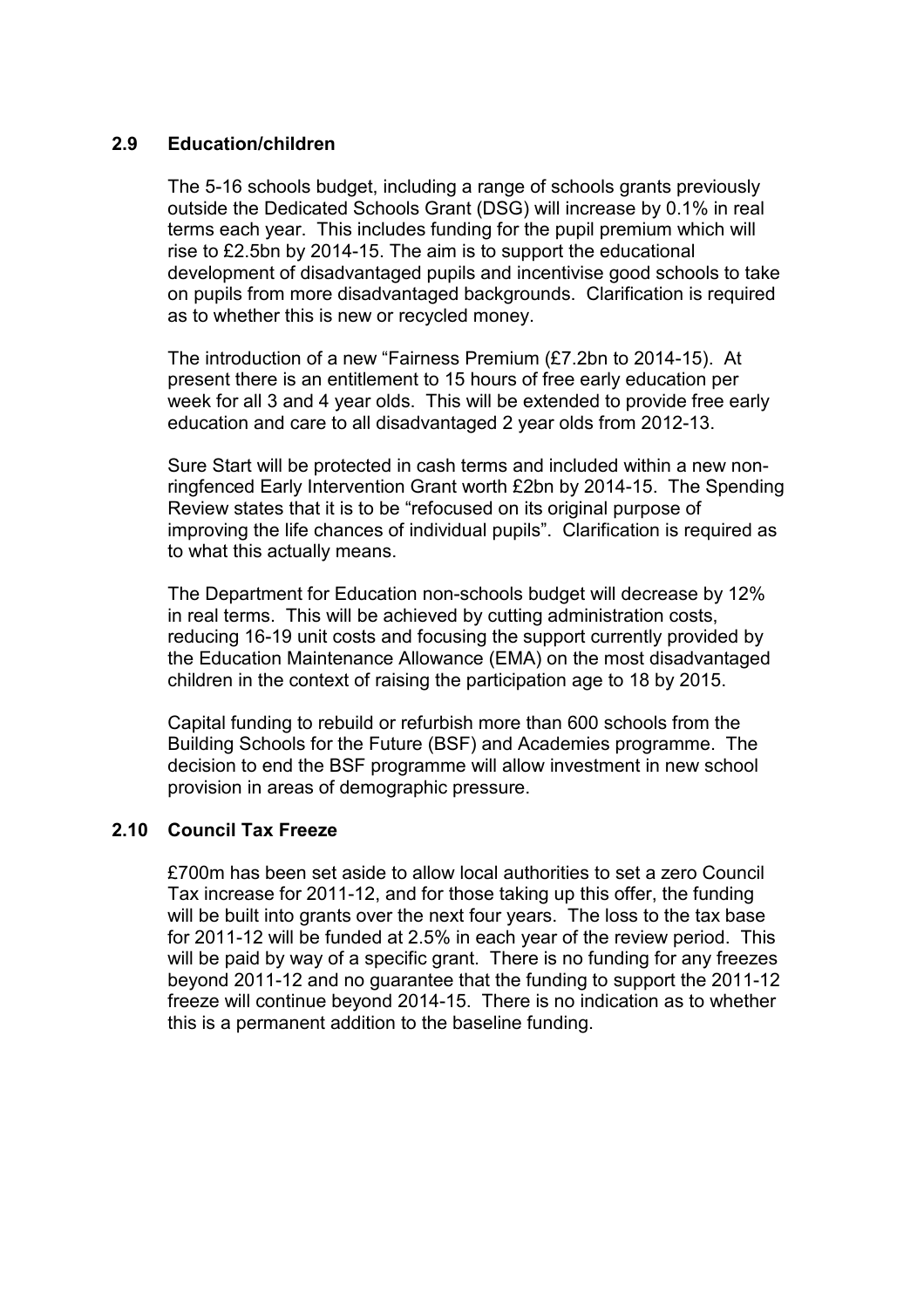## 2.11 Flooding and flood defence

 Investment of £2bn over the next 4 years. This represents a large reduction to the amount currently spent on Flood Risk Management (£763m p.a.)

### 2.12 Energy and Climate Change

 The Carbon Reduction Commitment Energy Efficiency scheme will be simplified, with the first allowance sales for 2011-12 emissions now taking place in 2012 rather than 2011. Revenues from allowance sales will be used to support the public finances, including spending on the environment, rather than recycled to participants. Clarification is awaited but the scheme will in effect become a carbon tax rather than an incentive scheme. The cost to Wirral is estimated at £1m.

#### 2.13 Local Growth and Worklessness

 As a result of the closure of the Government Office Network, programmes including the Working Neighbourhoods Fund will end. This currently forms part of the Area Based Grant and Wirral is receiving £10.3m in 2010-11.

 Funding for the Regional Growth Fund has been increased by £0.4bn to £1.4bn over 3 years. However, the Regional Development Agencies budget was £2.3bn a year.

 Funding for new adult apprenticeships will be increased by £250m a year by 2014-15.

 The intention is to increase housing supply by reforming the planning system. A New Homes Bonus is to be introduced from 2011-12 that will directly reward and incentivise local authorities to be supportive of housing growth This will be the equivalent of the additional Council Tax from every new home for the next six years. A consultation paper will be issued in November 2010.

# 2.14 Tax Incremental Funding

The Government confirmed its commitment to tax incremental funding.

 Authorities will be able to borrow against future growth in business rates to fund infrastructure projects. A sub-national growth white paper will be issued in November 2010.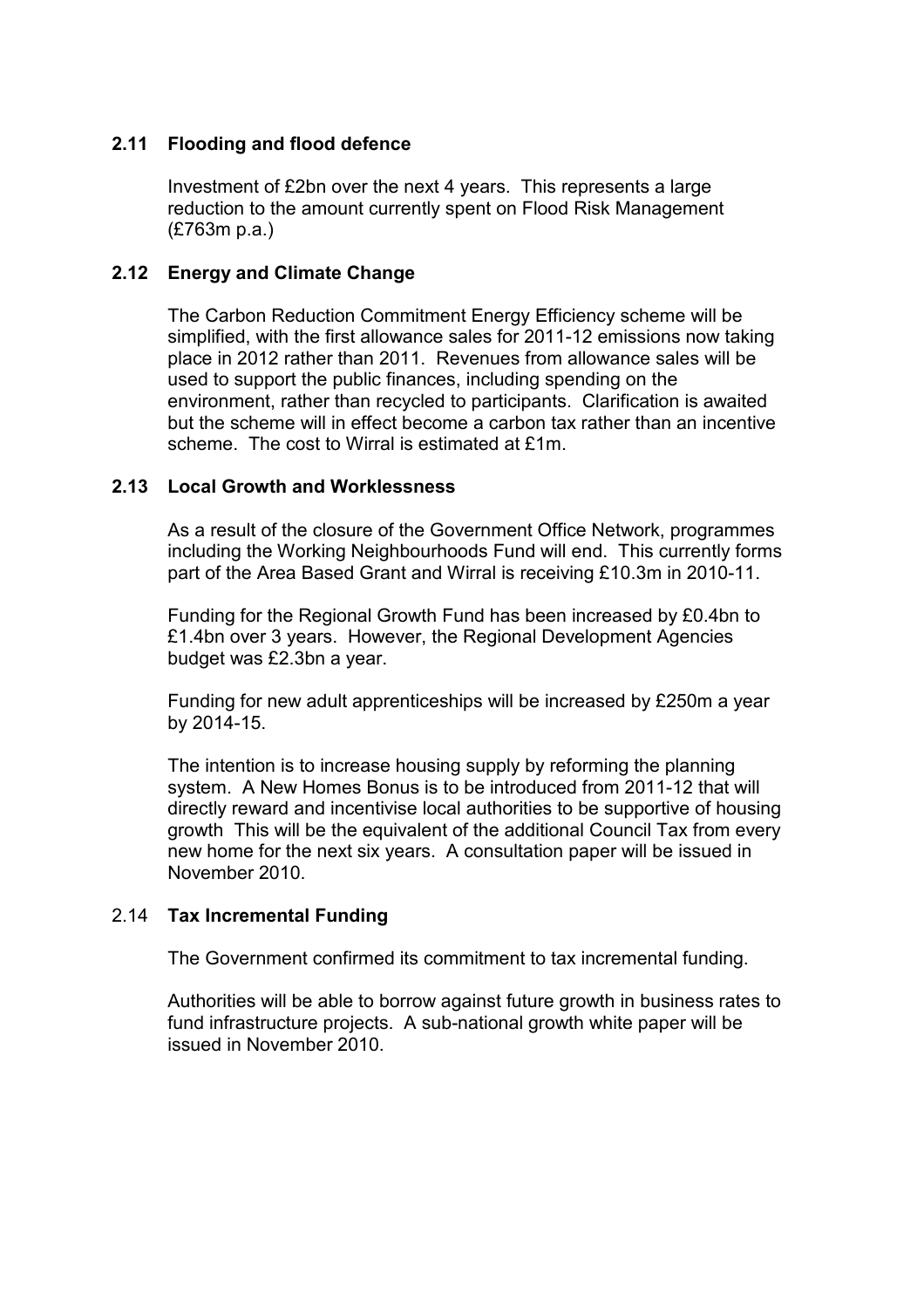# 2.15. Equitable Life Assurance Society

 Equitable Life was the original provider of Additional Voluntary Contributions to employees of the Council. It went to into Administration in 2000. In 2008 Ann Abraham, the Parliamentary Ombudsman, declared that the Government had been negligent in its regulation of Equitable Life. The Government has now agreed to make £1.5B available to partially compensate for the losses suffered by policy holders. Clarification is awaited of how and when this will be paid.

## 2.16. Local Government Pension Scheme

 Lord Hutton released his interim report of the Independent Public Service Pensions Commission on 7 October 2010. The Government has indicated that it will increase employee contribution rates but clarification of the amount of the increase and the timescale for implementation will not be received until the Formula Grant Settlement. The final report of the Hutton enquiry should be released in March 2011.

## 3. FINANCIAL AND STAFFING IMPLICATIONS

- 3.1 The Spending Review provided headline figures which give an indication of the likely reductions that will be required over the four years commencing 2011-12. There is insufficient detail to allow an accurate prediction of the precise year on year savings required.
- 3.2 For local authorities the reduction in funding appears to be front loaded. However, it is impossible to calculate the effect for individual authorities.
- 3.3 Insufficient detail is provided in the Spending Review with regard to Area Based Grant and specific grants. For metropolitan areas the move to switch most specific grants into Formula Grant could have a more adverse affect than for other Councils. The case will now be made for the Needs Element within Formula Grant to be significantly adjusted to provide suitable compensation, but this will only become apparent when Formula Grant is announced.
- 3.4. There will be a significant reduction in the number of staff employed by the Council and discussions are currently taking place with both employees and Trade Unions.

#### 4. EQUAL OPPORTUNITY IMPLICATIONS

4.1 There are none arising directly from this report.